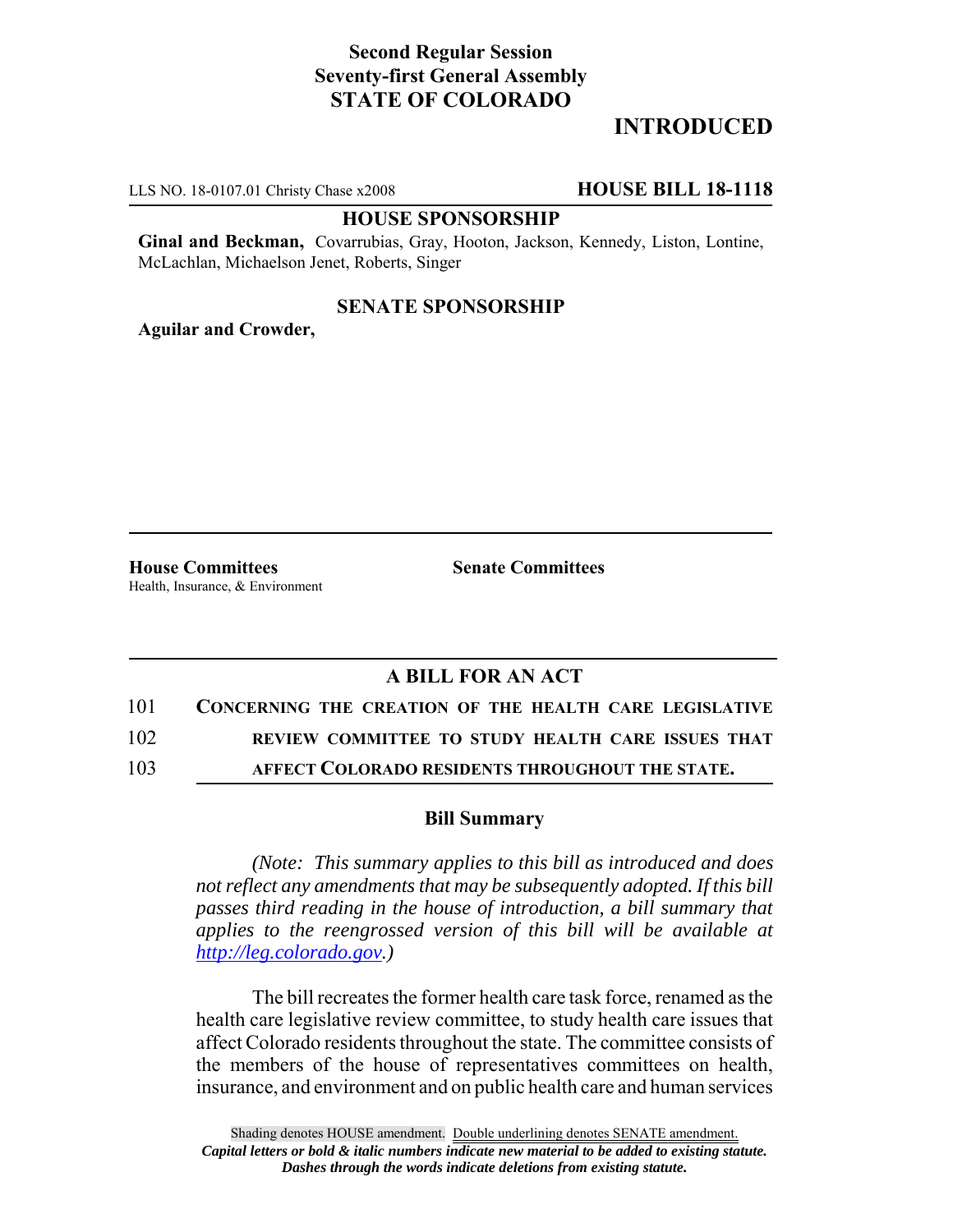and the senate committee on health and human services. The committee is permitted to meet up to 6 times during the interim between legislative sessions, including 2 field trips, and as necessary when the general assembly is convened in a legislative session. The committee may recommend up to 5 bills per year, and bills recommended by the committee are exempt from bill limitations imposed under the joint rules of the general assembly.

| $\mathbf{1}$   | Be it enacted by the General Assembly of the State of Colorado:         |
|----------------|-------------------------------------------------------------------------|
| $\overline{2}$ | <b>SECTION 1.</b><br>In Colorado Revised Statutes, recreate and         |
| 3              | reenact, with amendments, 10-16-221 as follows:                         |
| $\overline{4}$ | 10-16-221. Health care legislative review committee - creation          |
| 5              | - membership - duties - legislative proposals. $(1)(a)$ THE HEALTH CARE |
| 6              | LEGISLATIVE REVIEW COMMITTEE IS HEREBY CREATED IN ORDER TO STUDY        |
| $\tau$         | HEALTH CARE ISSUES THAT AFFECT COLORADO RESIDENTS THROUGHOUT            |
| 8              | THE STATE, INCLUDING THE FOLLOWING:                                     |
| 9              | (I) EMERGING TRENDS IN COLORADO HEALTH CARE AND THEIR                   |
| 10             | IMPACTS ON CONSUMERS, PROVIDERS, AND PAYERS;                            |
| 11             | (II) THE ABILITY OF CONSUMERS TO OBTAIN AND KEEP ADEQUATE,              |
| 12             | AFFORDABLE HEALTH INSURANCE COVERAGE;                                   |
| 13             | (III) THE EFFECT OF CHANGES IN THE WAY HEALTH CARE IS                   |
| 14             | DELIVERED AND PAID FOR;                                                 |
| 15             | (IV) TRENDS IN HEALTH CARE COVERAGE RATES FOR INDIVIDUALS,              |
| 16             | EMPLOYEES, AND EMPLOYERS AND IN REIMBURSEMENT RATES FOR HEALTH          |
| 17             | <b>CARE SERVICES;</b>                                                   |
| 18             | ACCESS TO AND AVAILABILITY OF FEDERAL FUNDS AND<br>(V)                  |
| 19             | <b>WAIVERS OF FEDERAL LAW;</b>                                          |
| 20             | (VI)<br>INNOVATIONS IN HEALTH CARE AND HEALTH CARE                      |
| 21             | COVERAGE;                                                               |
| 22             | HEALTH CARE ISSUES THAT ARISE IN OR ARE UNIQUE TO<br>(VII)              |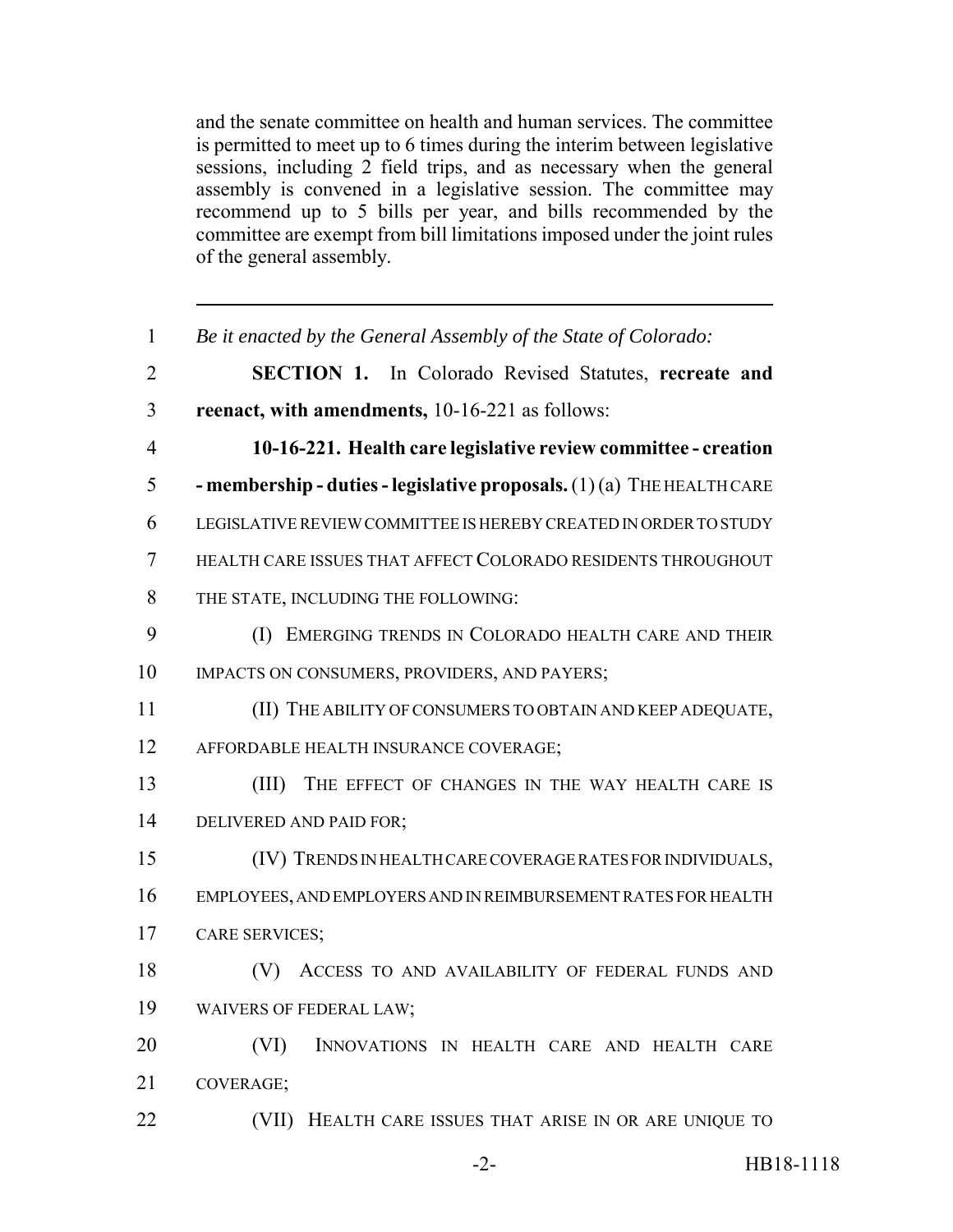RURAL AREAS OF THE STATE;

 (VIII) ACCESS TO TIMELY AND QUALITY HEALTH CARE AND EMERGENCY AND NONEMERGENCY MEDICAL TRANSPORTATION;

 (IX) OPTIONS FOR ADDRESSING THE NEEDS OF UNINSURED AND UNDERINSURED POPULATIONS;

 (X) ISSUES RELATED TO THE HEALTH CARE WORKFORCE, INCLUDING NETWORK ADEQUACY AND THE ADEQUACY OF ACCESS TO PROVIDERS; AND

 (XI) ANY OTHER HEALTH CARE ISSUE AFFECTING COLORADO RESIDENTS THAT THE COMMITTEE DEEMS NECESSARY TO STUDY.

 (b) THE COMMITTEE MAY RECOMMEND LEGISLATIVE CHANGES TO THE GENERAL ASSEMBLY CONCERNING MATTERS STUDIED UNDER THIS SECTION.THE COMMITTEE MAY ANNUALLY RECOMMEND UP TO FIVE BILLS OR OTHER MEASURES TO THE LEGISLATIVE COUNCIL CREATED IN SECTION 2-3-301. BILLS RECOMMENDED BY THE COMMITTEE ARE EXEMPT FROM ANY APPLICABLE BILL LIMIT IMPOSED ON THE INDIVIDUAL COMMITTEE MEMBERS SPONSORING THE BILLS IF THE BILLS HAVE BEEN APPROVED BY THE LEGISLATIVE COUNCIL NO LATER THAN OCTOBER 15 IN EVEN-NUMBERED YEARS AND NOVEMBER 15 IN ODD-NUMBERED YEARS IN ACCORDANCE WITH THE JOINT RULES OF THE GENERAL ASSEMBLY.

21 (2) (a) THE COMMITTEE CONSISTS OF THE MEMBERS OF THE HOUSE OF REPRESENTATIVES COMMITTEES ON HEALTH, INSURANCE, AND ENVIRONMENT AND PUBLIC HEALTH CARE AND HUMAN SERVICES AND THE SENATE COMMITTEE ON HEALTH AND HUMAN SERVICES, OR THEIR SUCCESSOR COMMITTEES.

26 (b) THE CHAIR OF THE HOUSE OF REPRESENTATIVES COMMITTEE ON HEALTH, INSURANCE, AND ENVIRONMENT OR ITS SUCCESSOR COMMITTEE